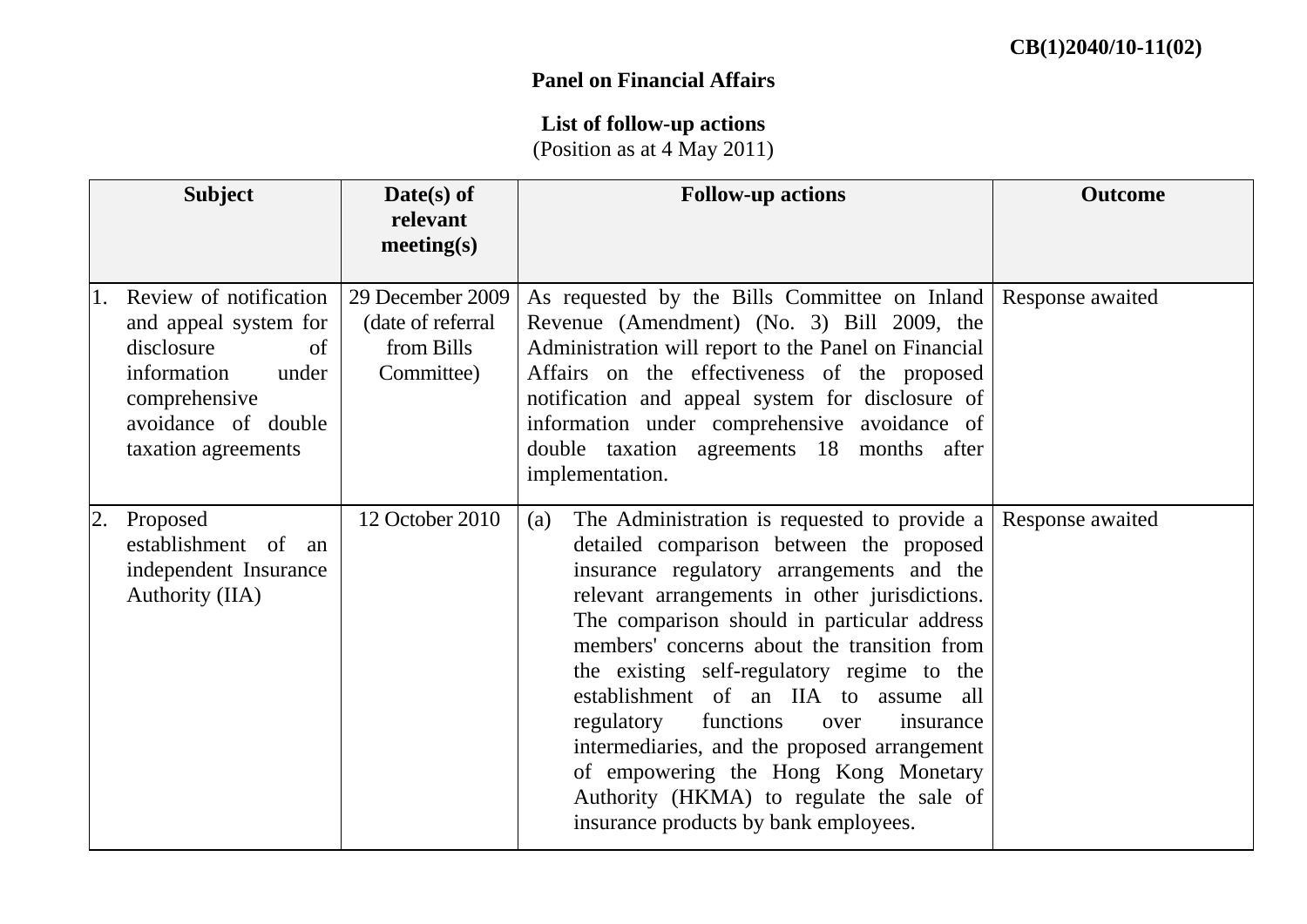| <b>Subject</b>                                                                                                                  | $Date(s)$ of<br>relevant<br>meeting(s) | <b>Follow-up actions</b>                                                                                                                                                                                                                                                                                                                                                                                                                                                                                                                                                                                                                                                                                                                                                                 | <b>Outcome</b>                                                                                                            |
|---------------------------------------------------------------------------------------------------------------------------------|----------------------------------------|------------------------------------------------------------------------------------------------------------------------------------------------------------------------------------------------------------------------------------------------------------------------------------------------------------------------------------------------------------------------------------------------------------------------------------------------------------------------------------------------------------------------------------------------------------------------------------------------------------------------------------------------------------------------------------------------------------------------------------------------------------------------------------------|---------------------------------------------------------------------------------------------------------------------------|
|                                                                                                                                 |                                        | The Administration is requested to provide a<br>(b)<br>comparison between the proposed funding<br>arrangements for the IIA and the relevant<br>arrangements in other jurisdictions, with<br>particular regard to the imposition of a levy on<br>insurance premiums.                                                                                                                                                                                                                                                                                                                                                                                                                                                                                                                      |                                                                                                                           |
| of<br><b>Budget</b><br>3.<br>the<br><b>Securities and Futures</b><br>Commission for the<br>financial<br>of<br>year<br>2011-2012 | 28 March 2011                          | The Securities and Futures Commission (SFC) was<br>requested to provide the following information:<br>(a) In respect of the complaints against financial<br>institutions on mis-selling of Lehman Brothers<br>Minibonds and related structured products,<br>information on the legal basis, mode and<br>present position of the co-operation between<br>SFC and the Commercial Crime Bureau of the<br>Police in the investigation of relevant cases;<br>(b) Details of the arrangements for internships, and<br>the turnover situation of graduate interns in<br>recent years;<br>(c) Given the significant increases in headcounts<br>and staff costs over the years from 2008-09 to<br>2011-12, information on the reasons for such<br>marked increases, with details of the increases | Administration's<br>The<br>response was circulated to<br>members vide LC Paper<br>NO. CB(1)2060/10-11 on<br>29 April 2011 |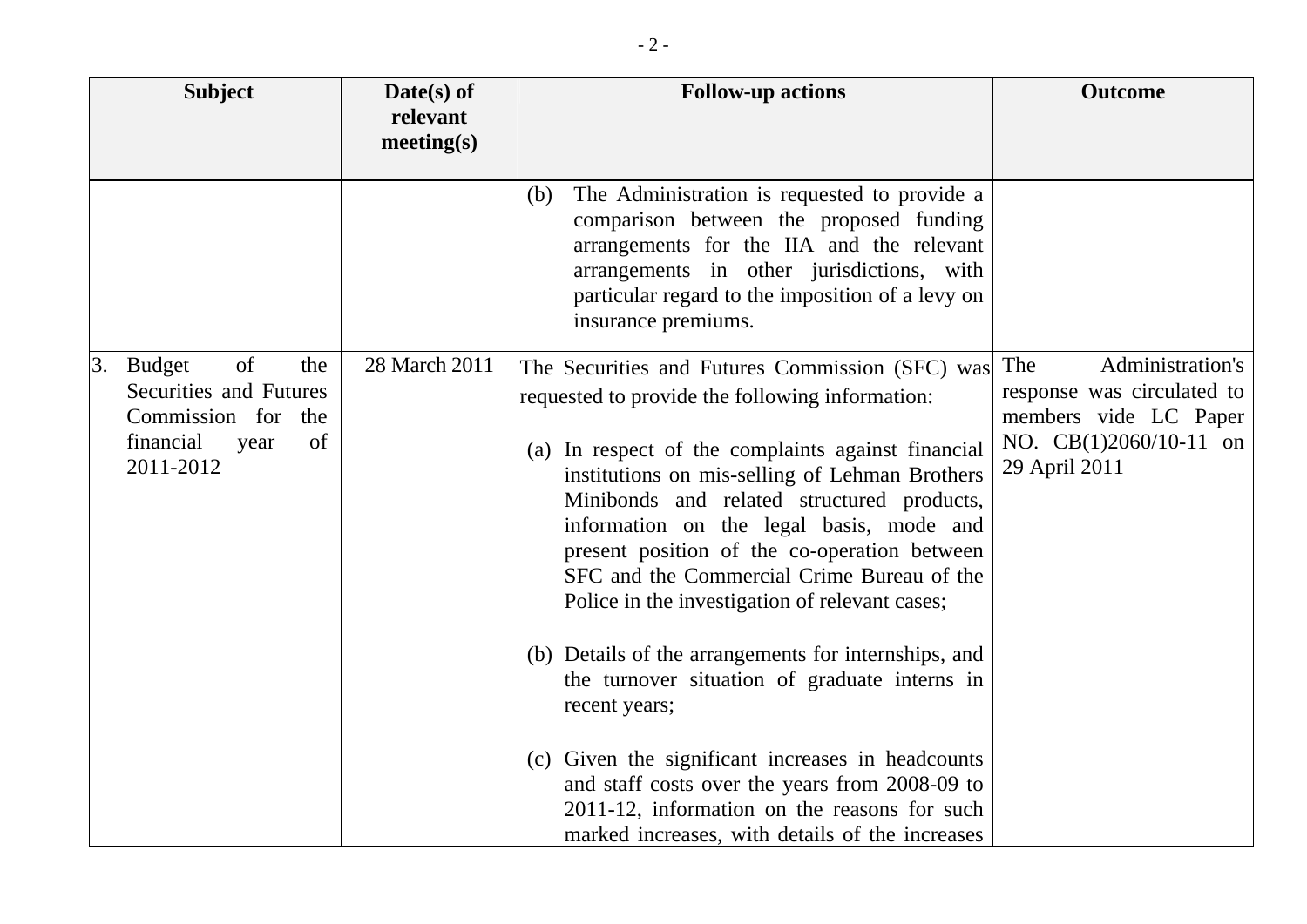|               | <b>Subject</b>                                                                            | $Date(s)$ of<br>relevant<br>meeting(s) | <b>Follow-up actions</b>                                                                                                                                                                                                                                                                                                                                                                           | <b>Outcome</b>                                                                                                            |
|---------------|-------------------------------------------------------------------------------------------|----------------------------------------|----------------------------------------------------------------------------------------------------------------------------------------------------------------------------------------------------------------------------------------------------------------------------------------------------------------------------------------------------------------------------------------------------|---------------------------------------------------------------------------------------------------------------------------|
|               |                                                                                           |                                        | in workload and new initiatives in various work<br>areas; and<br>(d) In view of the large increase in Professional and<br>Other Expenses, detailed information on the<br>increase in demand for external expert services<br>with a breakdown by the relevant work areas.                                                                                                                           |                                                                                                                           |
| <sup>4.</sup> | <b>Regulation</b><br><b>of</b><br><b>Monetary Provident</b><br><b>Fund intermediaries</b> | 4 April 2011                           | <b>Before</b><br>introducing<br>relevant<br>Bill,<br>the<br>the<br>Administration is requested to provide a paper to<br>the Panel to report on the decision/proposal of the<br>Administration.                                                                                                                                                                                                     | Response awaited                                                                                                          |
| 5.            | <b>Proposed</b><br>establishment of a<br><b>Policyholders'</b><br><b>Protection Fund</b>  | 4 April 2011                           | In connection with the proposed initial target fund<br>size for the Life Scheme and Non-life Scheme of<br>\$1.2 billion and \$75 million respectively, and the<br>aim to build up the initial target funds in 15 years,<br>Administration is requested to provide<br>the<br>the<br>information<br>actuarial<br>on<br>calculations/assessments on the target funds and the<br>relevant assumptions. | Administration's<br>The<br>response was circulated to<br>members vide LC Paper<br>NO. CB(1)2059/10-11 on<br>29 April 2011 |
|               | $6.$ Lehman<br><b>Brothers</b>                                                            | 21 April 2011                          | Pursuant to the question of Hon Paul CHAN, the Response awaited                                                                                                                                                                                                                                                                                                                                    |                                                                                                                           |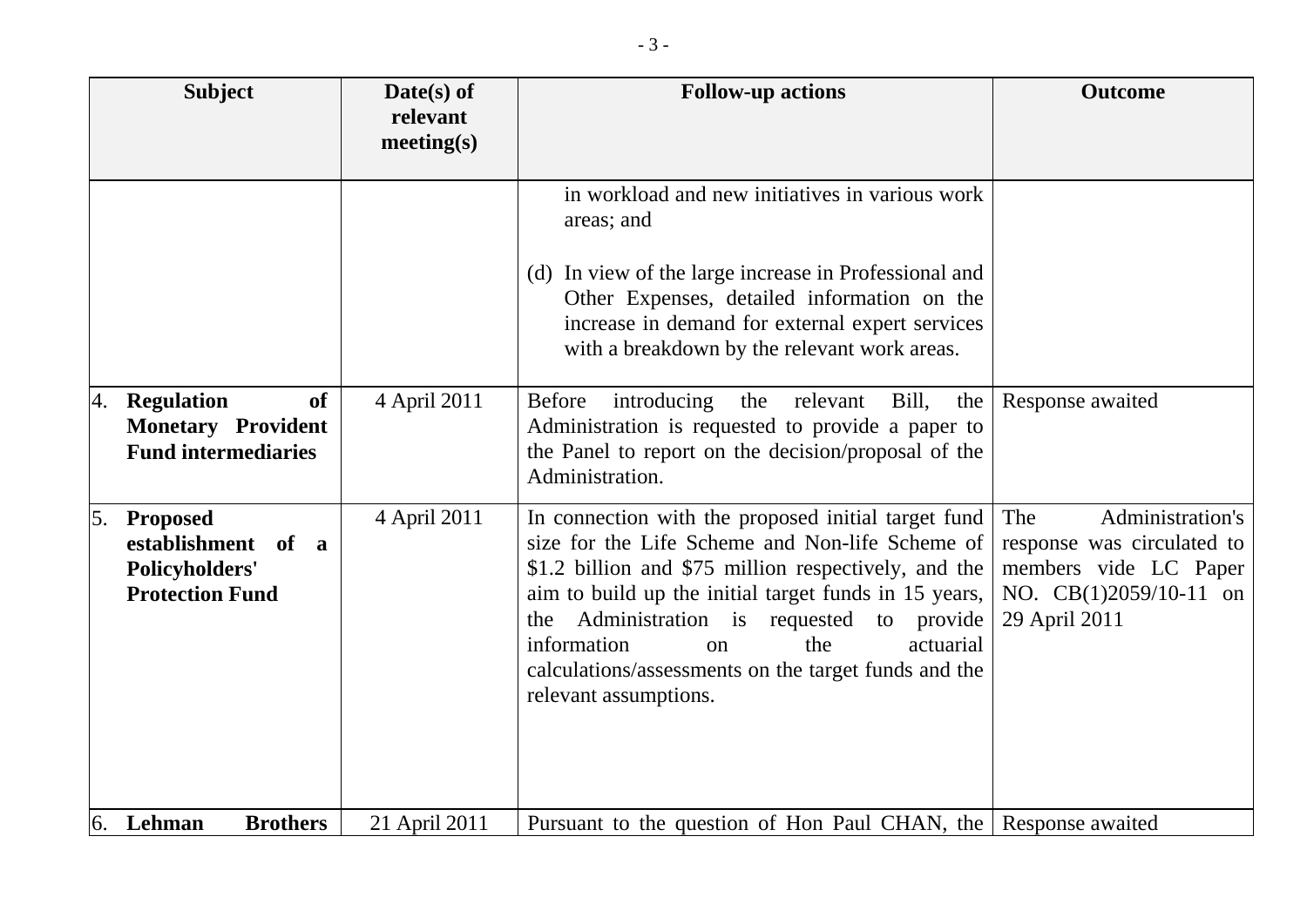| <b>Subject</b>                                                   | Date(s) of<br>relevant<br>meeting(s) | <b>Follow-up actions</b>                                                                                                                                                                                                                                                                                                                                                                                                                                                                                                                                                        | <b>Outcome</b> |
|------------------------------------------------------------------|--------------------------------------|---------------------------------------------------------------------------------------------------------------------------------------------------------------------------------------------------------------------------------------------------------------------------------------------------------------------------------------------------------------------------------------------------------------------------------------------------------------------------------------------------------------------------------------------------------------------------------|----------------|
| Minibonds collateral<br>recovery agreement<br>and related issues |                                      | Receivers are requested to explain, with details of<br>the calculations, the discrepancy between the<br>redemption value of the collateral of the Relevant<br>Series of the Minibonds and the value which is<br>available for distribution to the Minibond holders.                                                                                                                                                                                                                                                                                                             |                |
|                                                                  |                                      | Pursuant to the question of Hon Paul CHAN, the<br>Securities and Futures Commission (SFC) is<br>requested to explain whether there is any<br>inconsistency between the statement included in the<br>announcement made on 22 July 2009 that "once the<br>underlying collateral is recovered and paid to the<br>Banks, , if recoveries exceed 70%, the Banks will<br>pay the entire excess amount to eligible customers<br>who have accepted the repurchase offer" and the<br>present recovery and proposed distributions of the<br>value of the collateral for Minibond holders. |                |
|                                                                  |                                      | Pursuant to the question of Hon CHAN Kin-por,<br>SFC is requested to confirm whether investment<br>linked assurance schemes and other insurance<br>products held by a customer at or with Standard<br>Chartered Bank (Hong Kong) Limited are regarded<br>as "Available Assets" under the repurchase scheme<br>agreed between SFC, Hong Kong Monetary<br>Authority and the Bank in relation to the Bank's                                                                                                                                                                        |                |